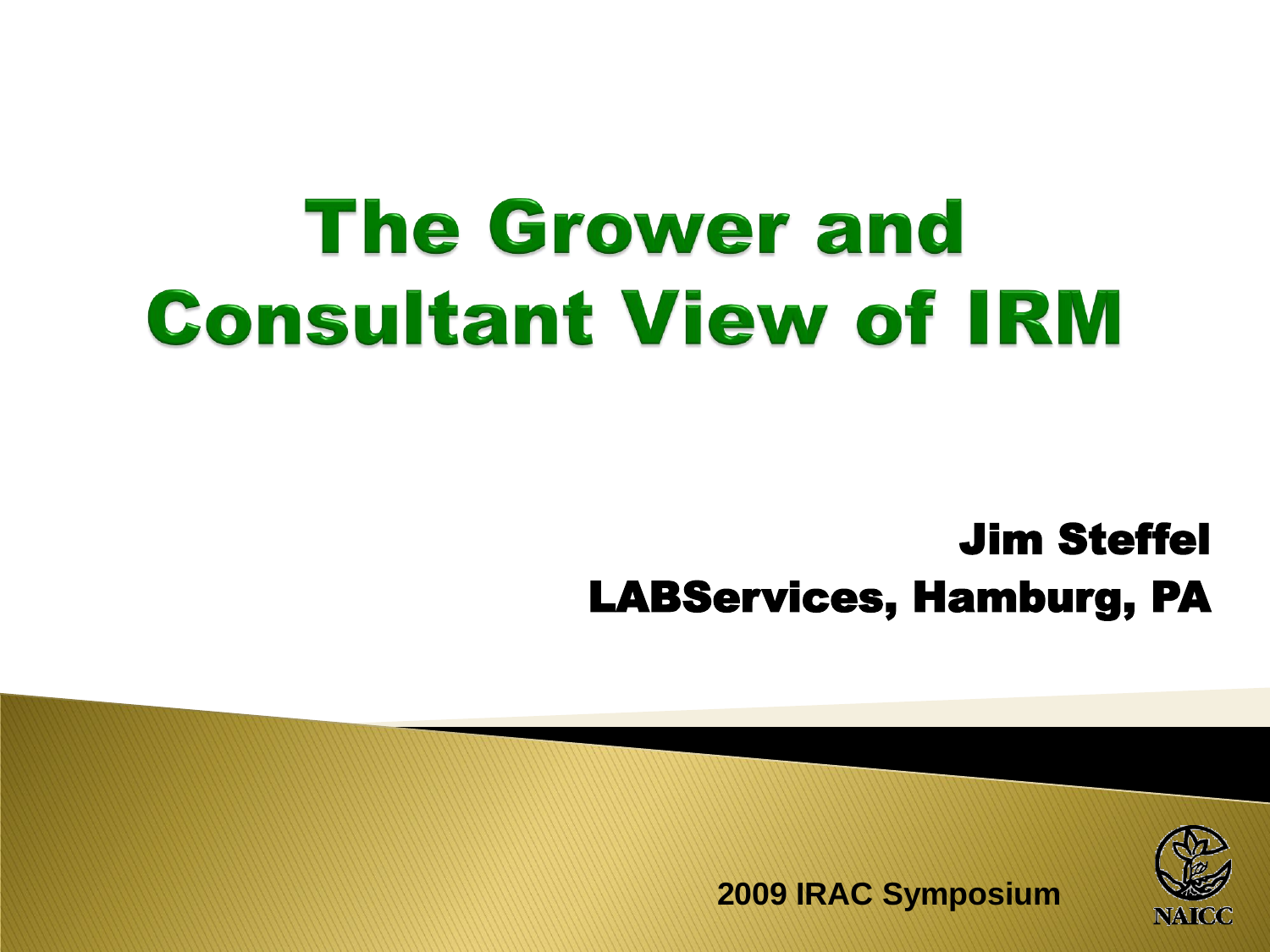

# **National Alliance of Independent Crop Consultants**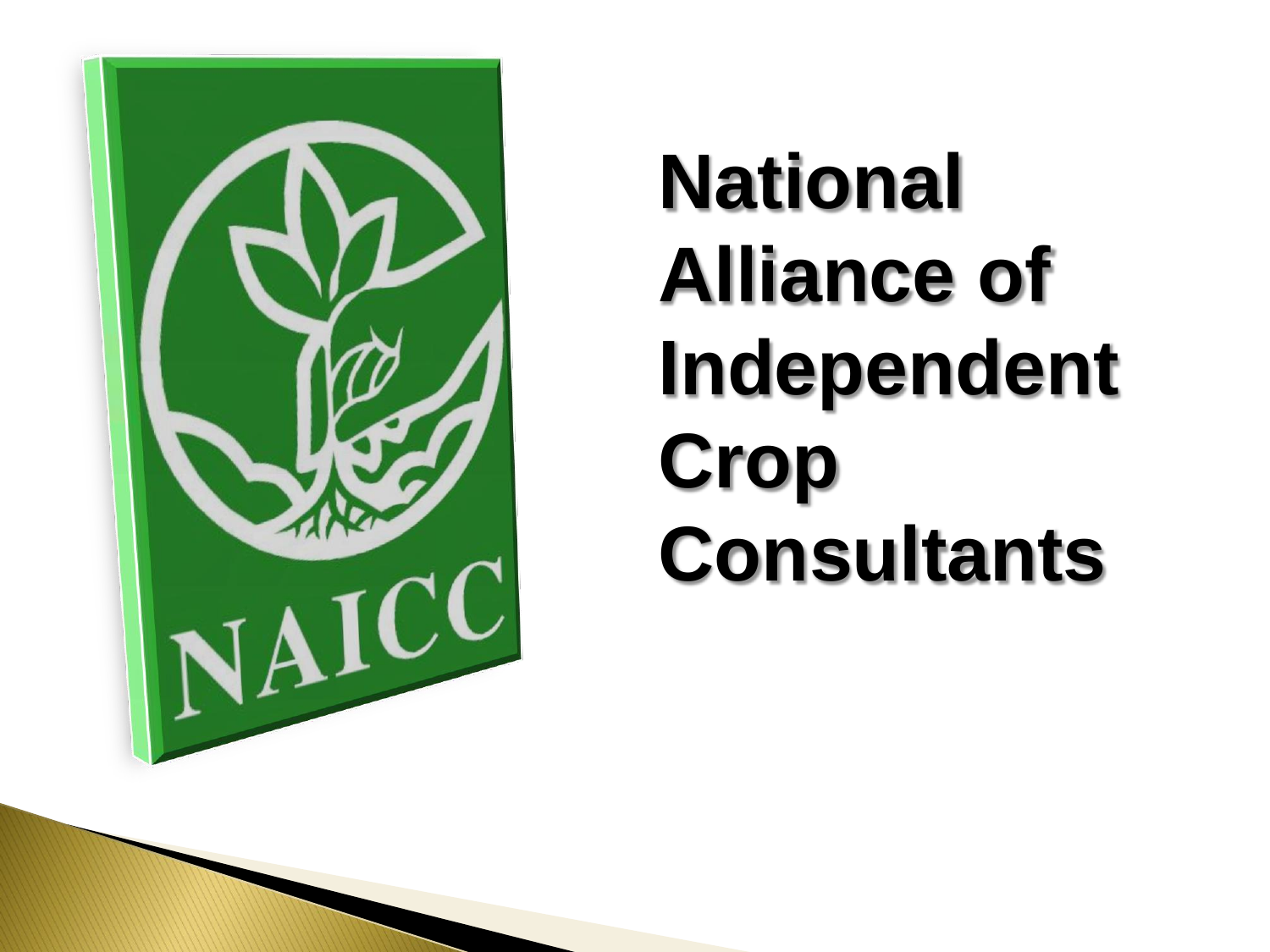## Independent Consultants to **Agriculture**

#### **NAICC Charter Members**

**Grady Coburn Herb Henry Louise Henry Richard Jensen Stan Nemec**

**Earle Raun**

**Larry Emerson**

**Reed Green**

**Richard Kinzer**

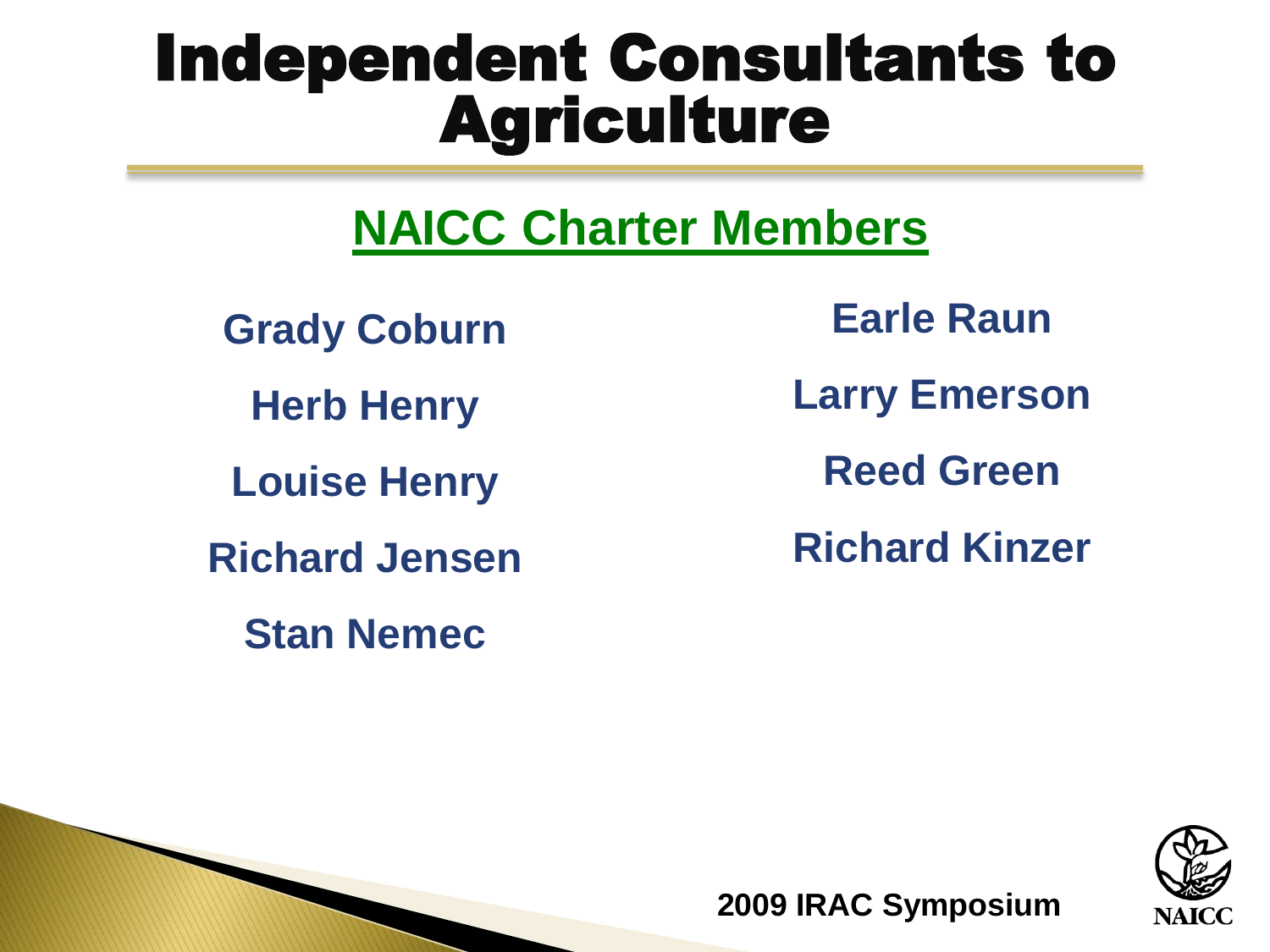## CPB Insecticide resistance 1880 – 1980

| <b>Material</b>                                            | 1 <sup>st</sup> Used | 1 <sup>st</sup> Failure | <b>General Failure</b> |  |
|------------------------------------------------------------|----------------------|-------------------------|------------------------|--|
| <b>Arsenicals</b>                                          | 1880                 | 1940                    | 1940's                 |  |
| <b>DDT</b>                                                 | 1945                 | 1952                    | 1953                   |  |
| <b>Endrin</b>                                              | 1957                 | 1958                    | 1958                   |  |
| <b>Sevin</b>                                               | 1959                 | 1963                    | 1970                   |  |
| <b>Thimet</b>                                              | 1973                 | 1974                    | 1974                   |  |
| <b>Furadan</b>                                             | 1974                 | 1976                    | 1978                   |  |
| <b>Permethrin</b>                                          | 1978                 | 1979                    | 1979                   |  |
| <b>Vydate</b>                                              | 1978                 | 1979                    | 1980                   |  |
| *data courtesy of A. Forgash<br><b>2009 IRAC Symposium</b> |                      |                         |                        |  |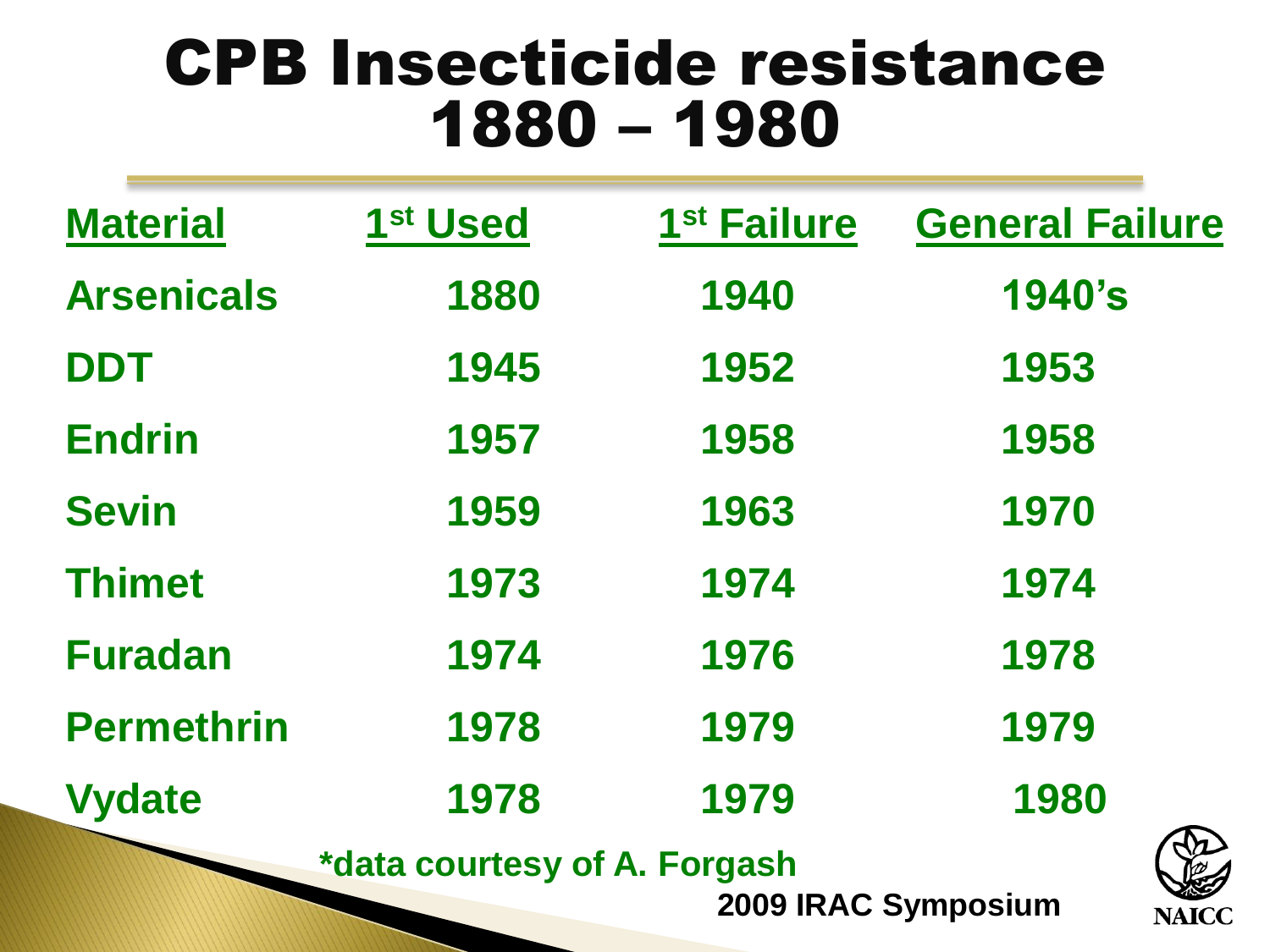# Services Crop Consultants Provide



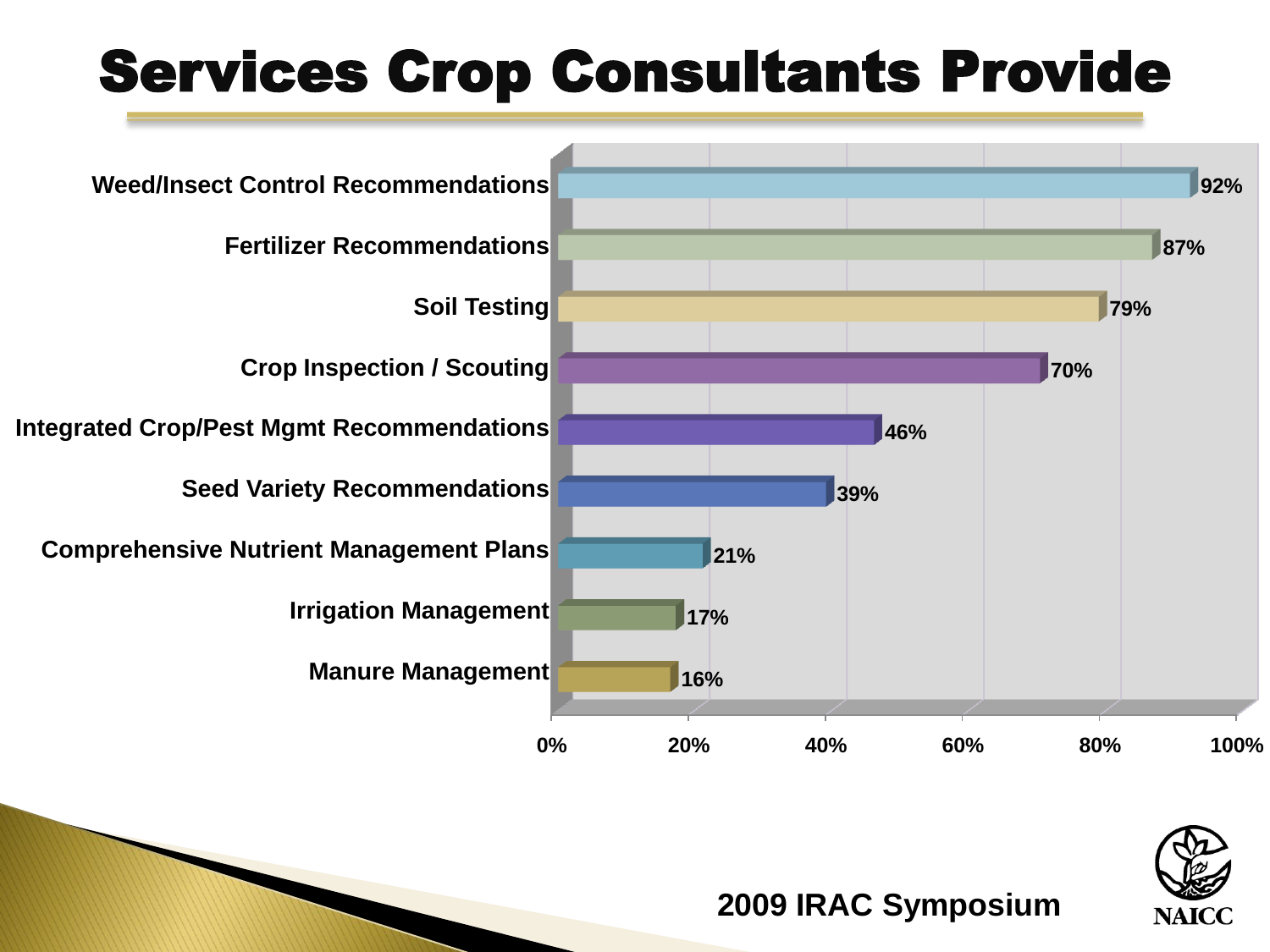## Independent Consultants to **Agriculture**

- **Comprised of 3 Groups of Professionals**
	- **Crop Consultants**
	- **Research Consultants**
	- **QA Consultants**

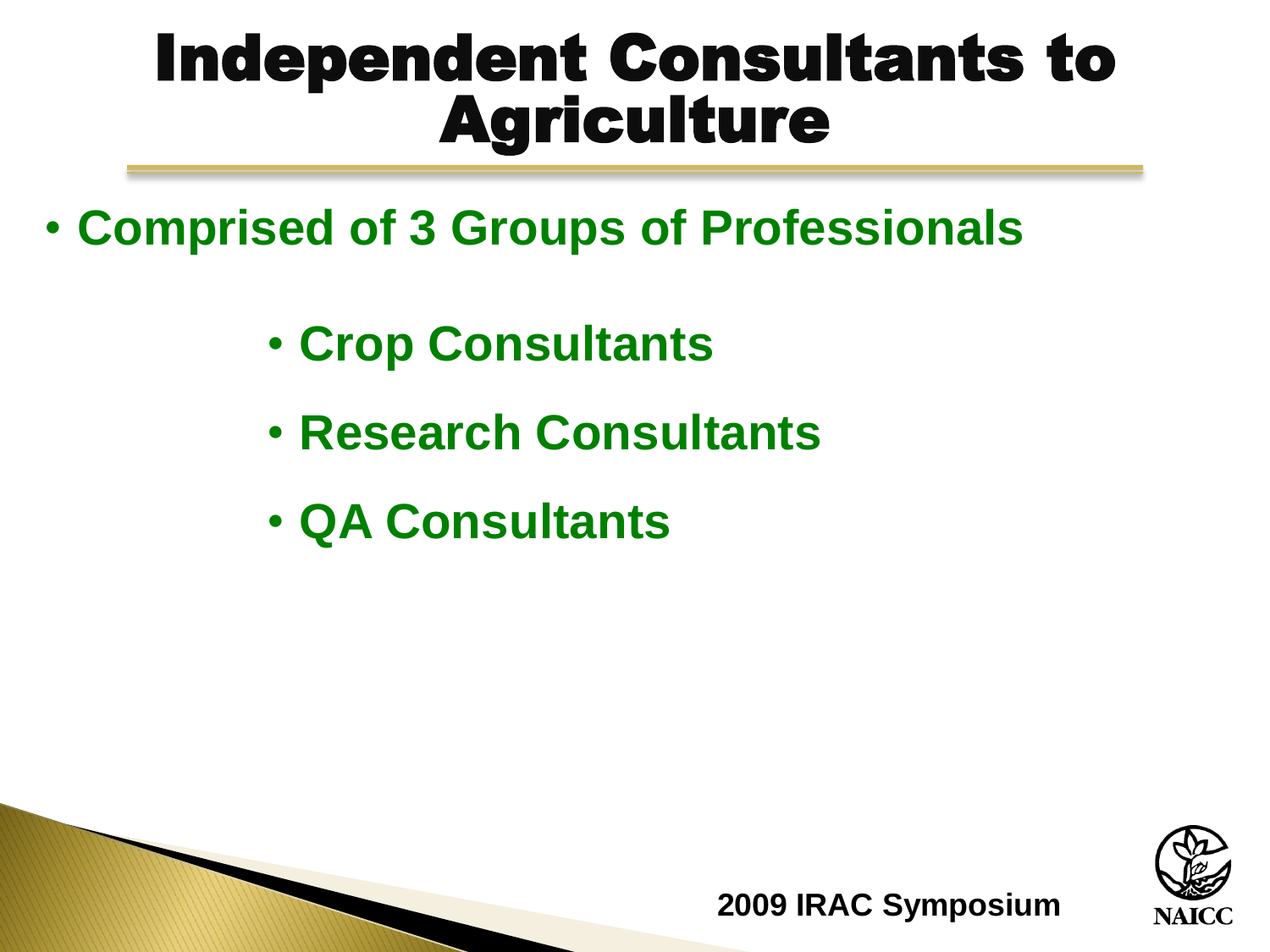# Crop Consultant Organizations

#### • **NAICC –** *National Association of Crop*  **USA***Consultants* **CCPC-I**

• **ASA -** *American Society of Agriculture*  **CCA**

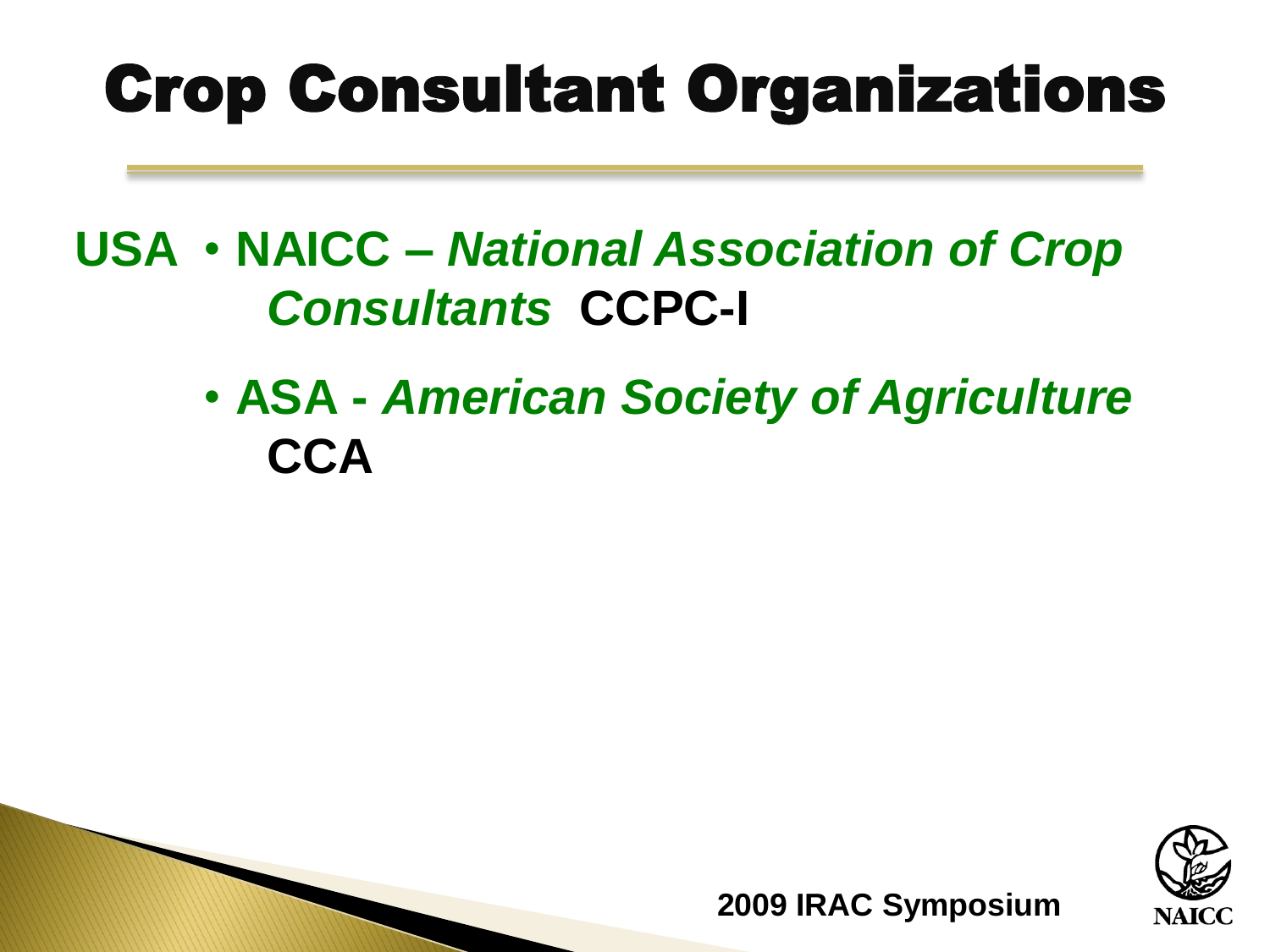# Crop Consultant Organizations

• **Crop Consultant Australia AU**

#### • **AAAC -** *Australian Association of Agricultural Consultants*

• **AICC** *- Association of Independent Crop*  **UK***Consultants* 

• **GAIAC -** *Global Alliance of Independent*  **Global** *Agricultural Consultants*

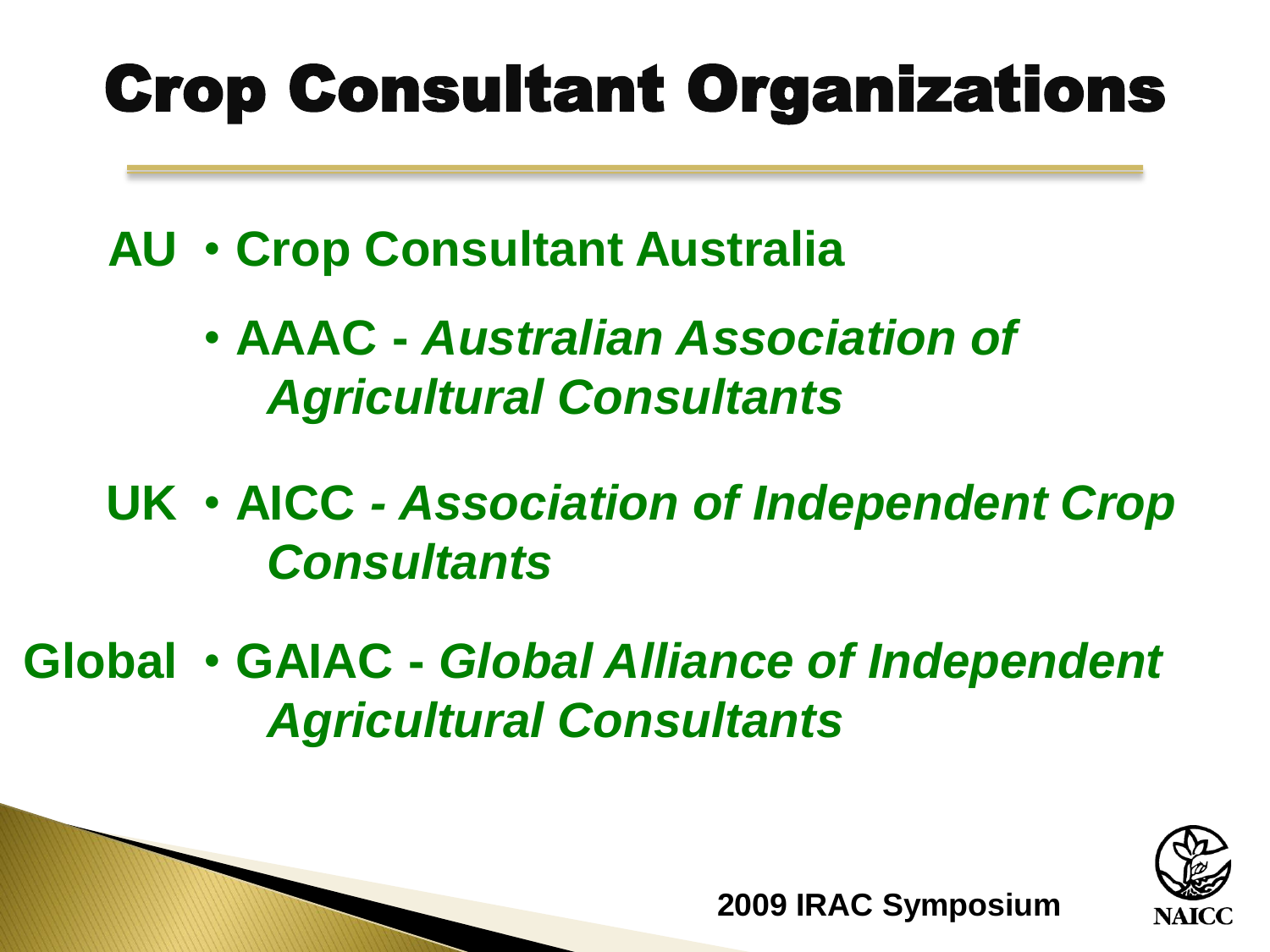# Who Are NAICC Members?

- **22% Agronomists**
- **13% Entomologists**
	- **5% Plant Pathologists**
- **15% General Ag or Ag Business**
	- **9% Weed, Soil or Plant Scientists**

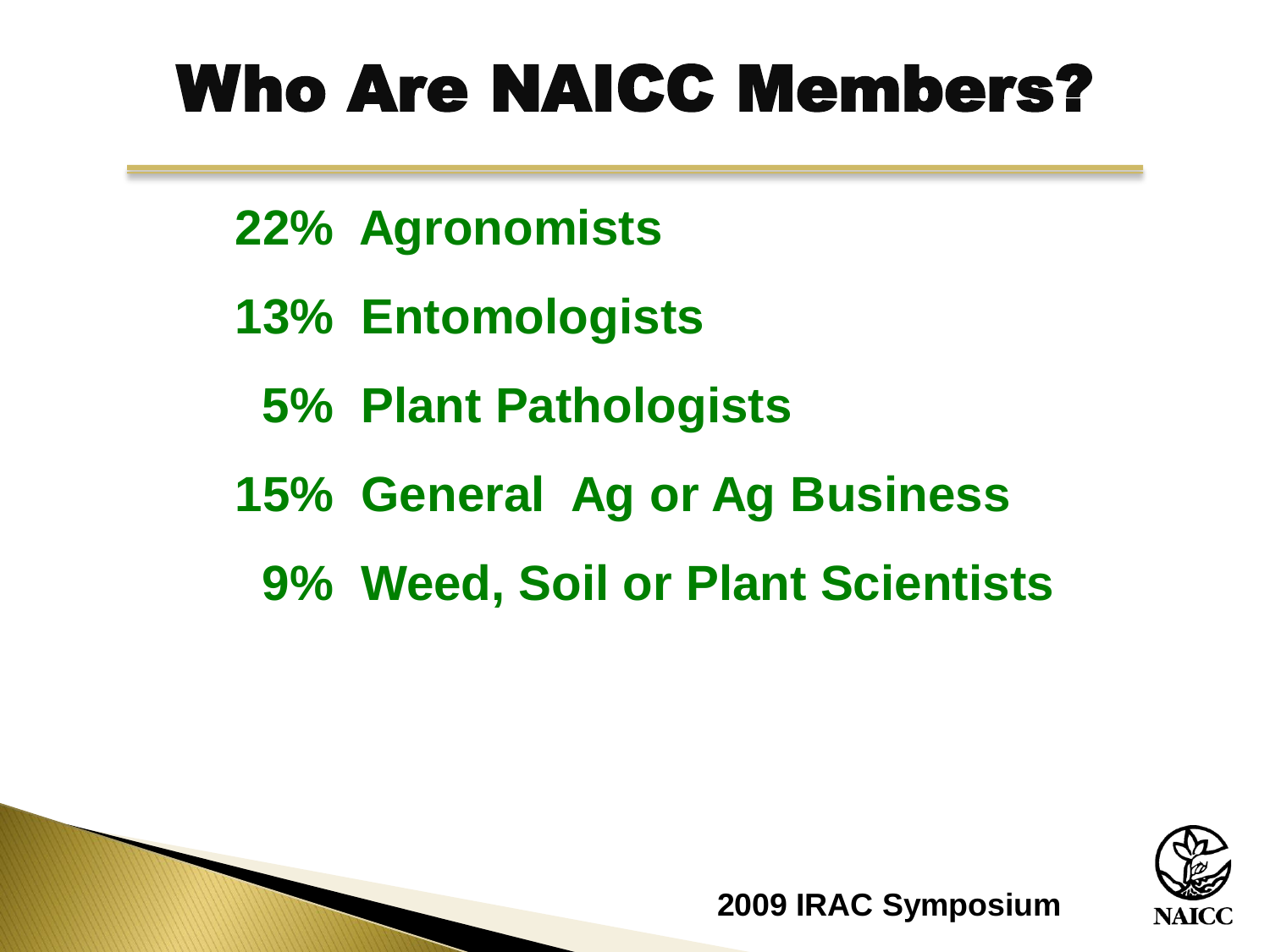*"Unfortunately it is too late to prevent glyphosate resistance from developing. It's a problem that is already with us. The challenge now is to adopt effective management techniques that can keep resistance from spreading."* 

**~ David Shaw, WSSA president** 

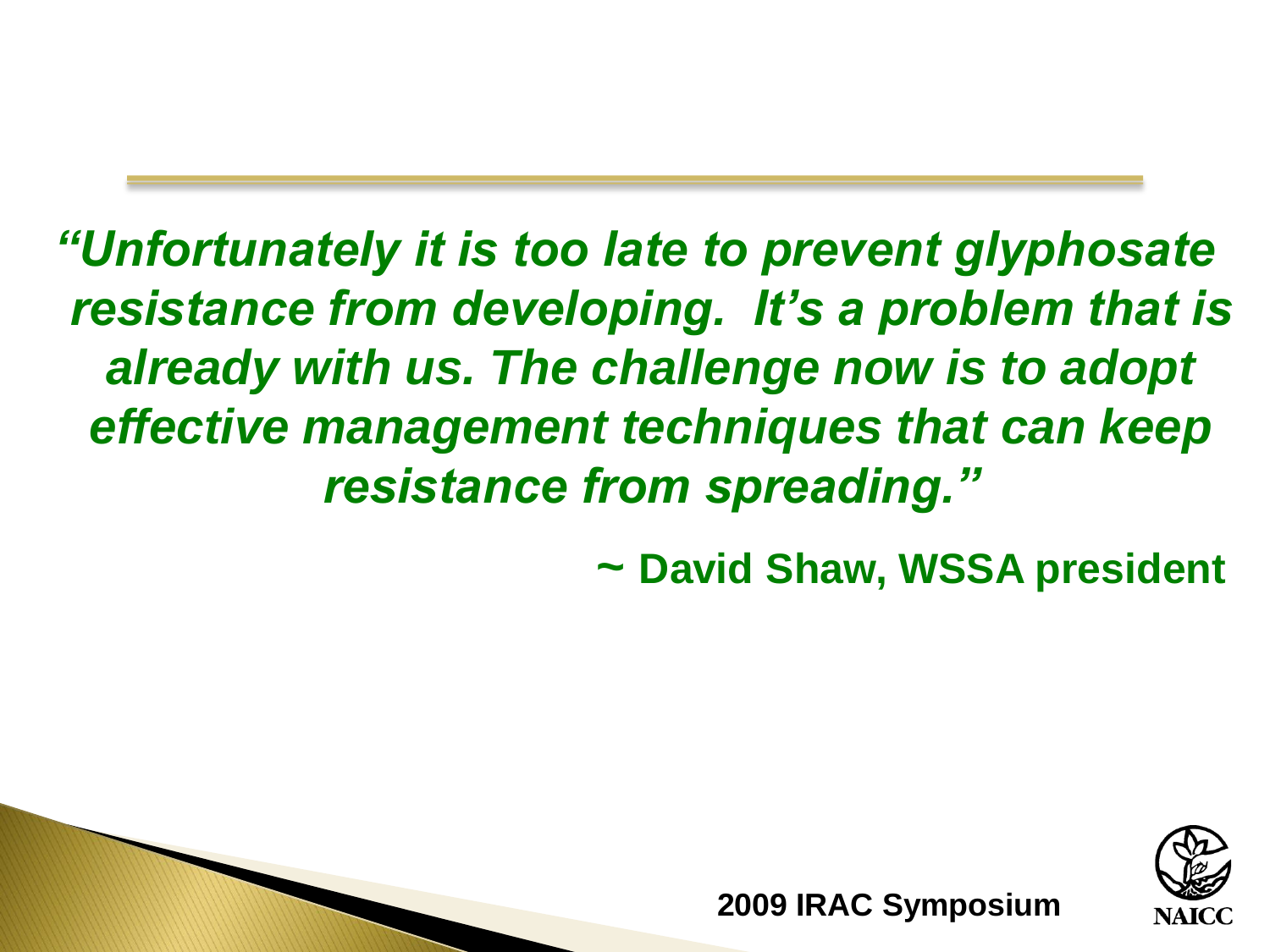### How Frequently Do You Follow the Advice of Your Crop Consultant?

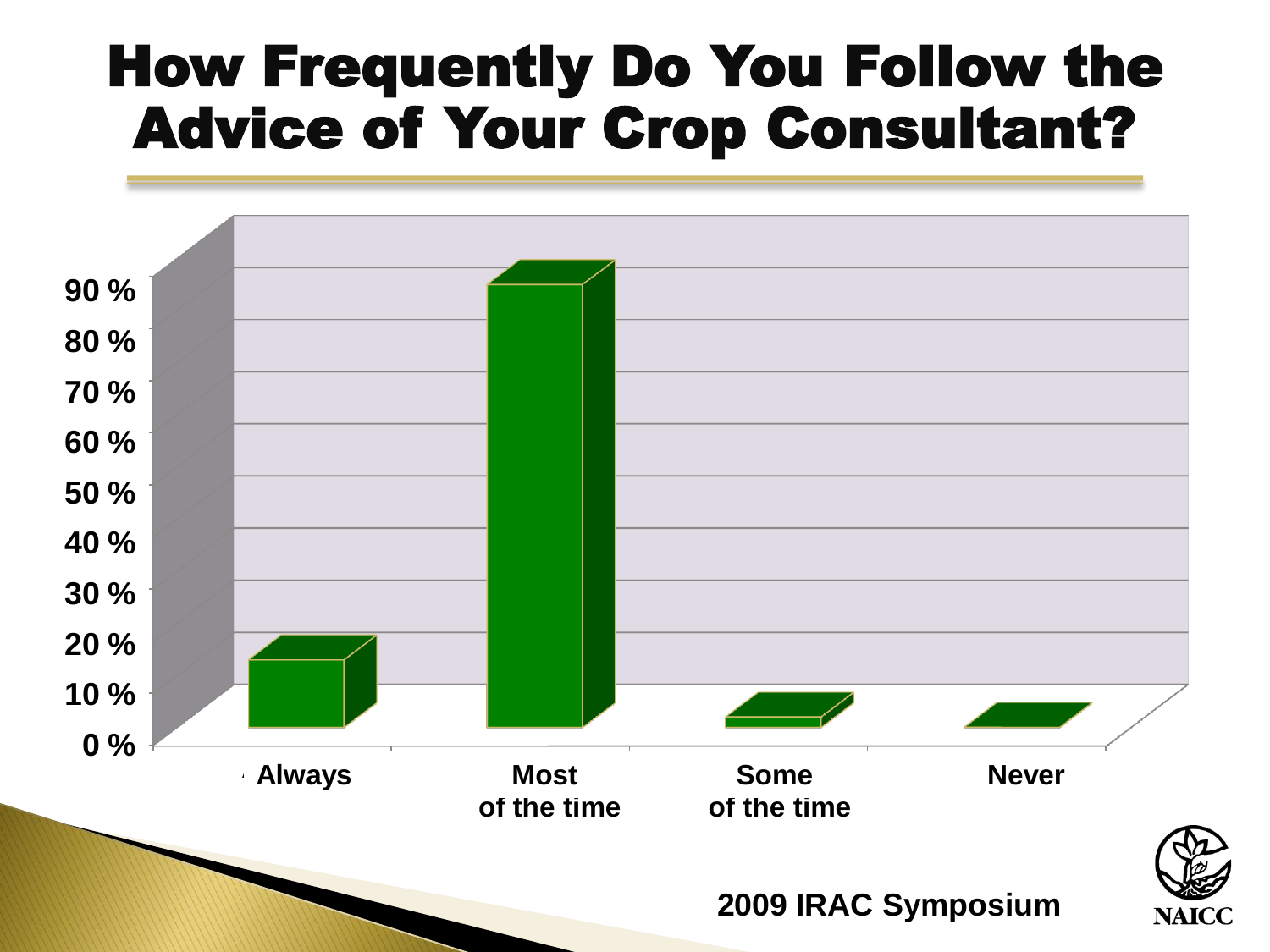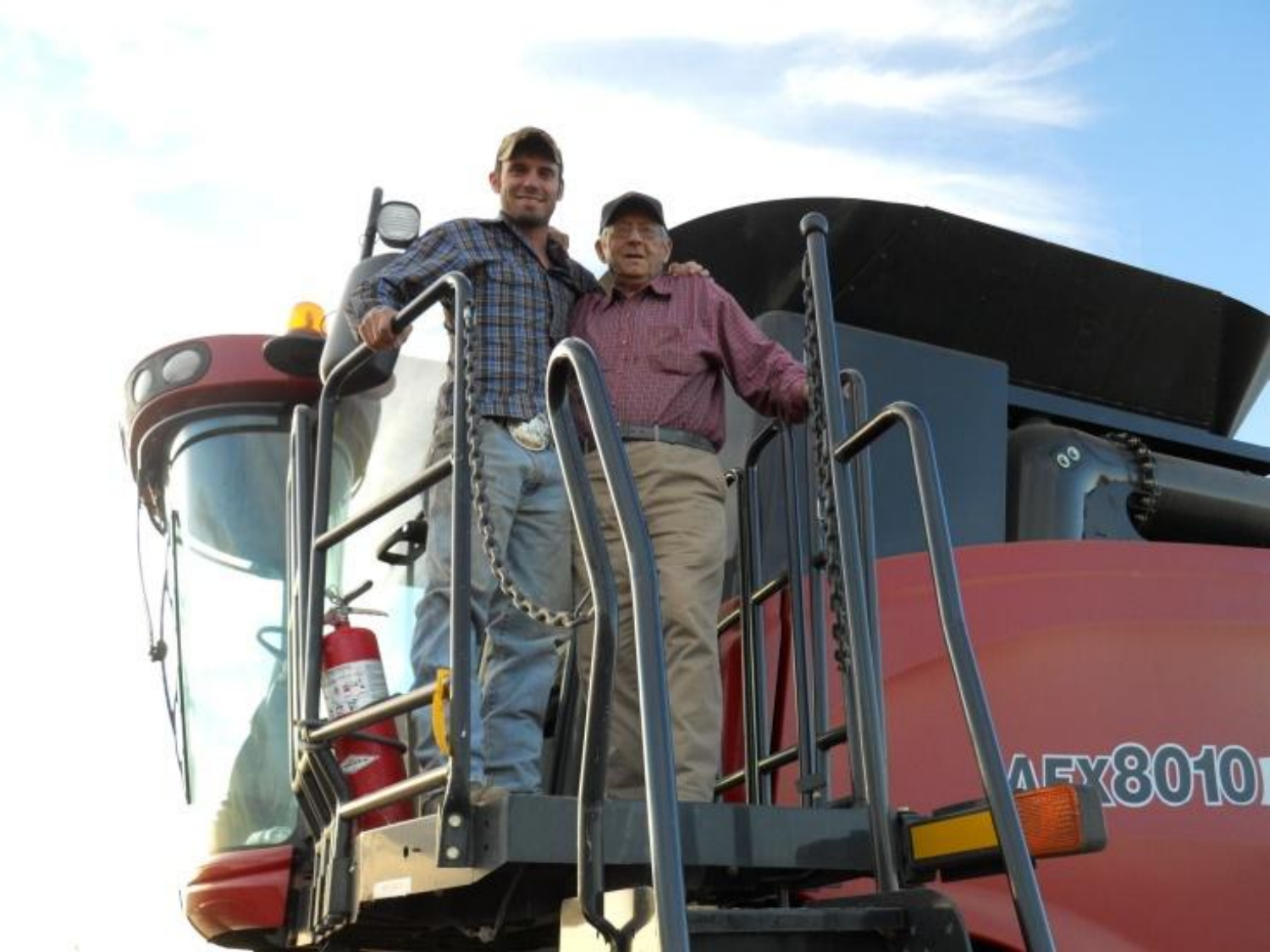### How many ADDITIONAL acres are affected by your prescriptions?

|                     | % of Consultants |
|---------------------|------------------|
| 3x your client base | 15%              |
| 2x your client base | 29%              |
| 1x your client base | 23%              |
| Don't know          | 33%              |

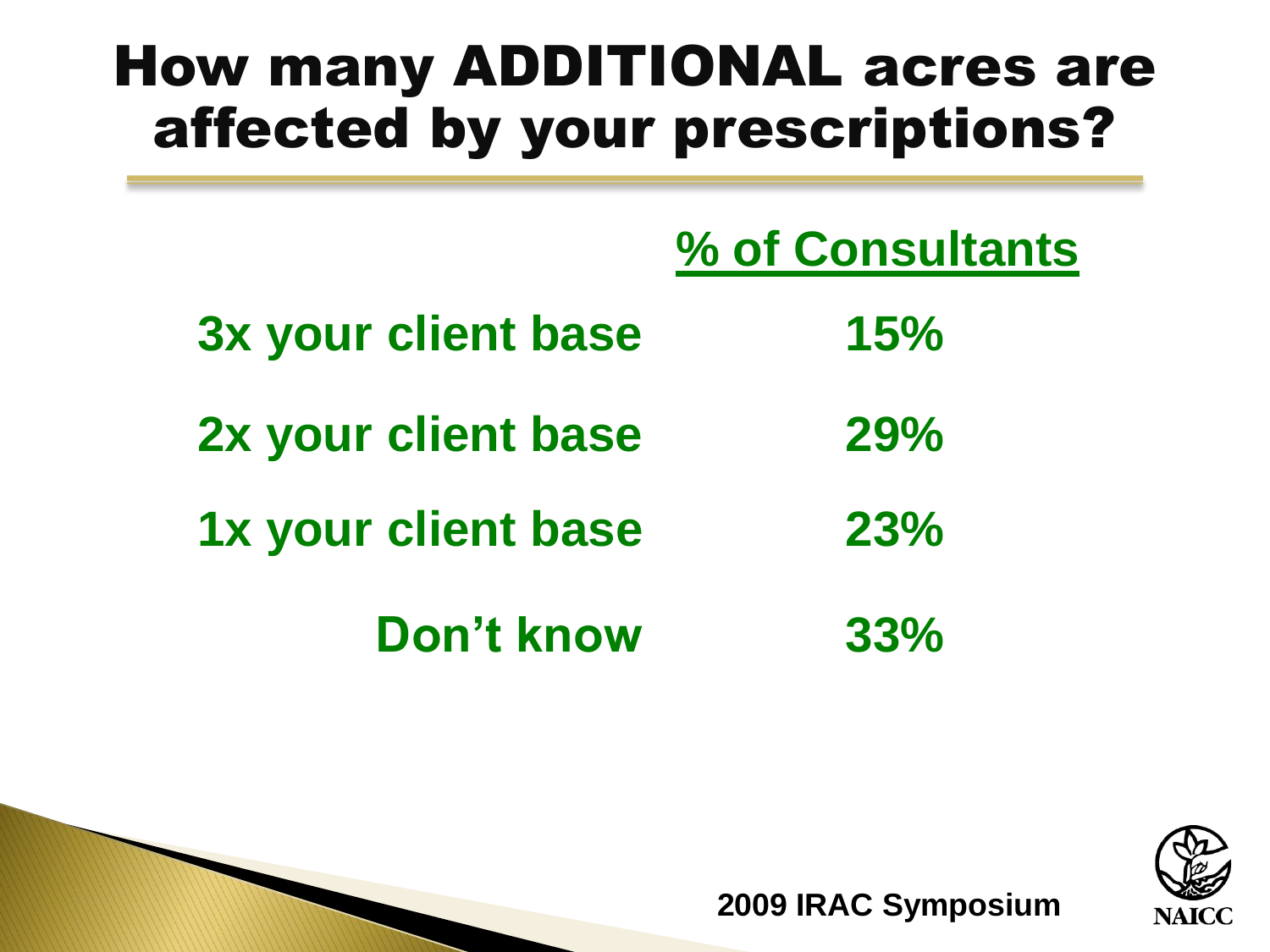## Actual Value of Products Recommended by NAICC Members

| <b>Location</b>                              | <b>Acres</b> | <b>Seed &amp; Tech. Fees</b> | <b>Fertilizer</b>   | <b>Chemicals</b> |  |  |
|----------------------------------------------|--------------|------------------------------|---------------------|------------------|--|--|
| <b>East Coast (1)</b>                        | 53,450       | \$3,594,100                  | \$2,373,750         | \$5,087,750      |  |  |
| <b>East Coast (2)</b>                        | 28,830       | \$1,353,400                  | $\bullet$ $\bullet$ |                  |  |  |
| East Coast (3)                               |              | <b>Grand Total</b>           |                     |                  |  |  |
| Seed & Tech. Fees, Fertilizer and Chemicals: |              |                              |                     |                  |  |  |
|                                              |              |                              |                     |                  |  |  |
|                                              |              |                              |                     | \$7,687,500      |  |  |
|                                              |              | \$193,583,667<br>\$1,364,000 | \$2,068,000         | \$3,812,000      |  |  |
| <b>Upper Midwest</b>                         | 890,000      | \$35,040,000                 | \$35,600,000        | \$38,065,000     |  |  |
| <b>Southwest</b>                             | 19,512       | \$1,712,937                  | \$2,305,545         | \$3,752,405      |  |  |

NOTE: This is the actual dollar value of recommendations made by NAICC crop consultants from only 8 consulting companies across the US. Each location represents data from one NAICC crop consulting company. These values are actual and do not represent the value of copied recommendations This document is a work in progress as we are continually adding new data to fill the gaps and to solidify existing data.

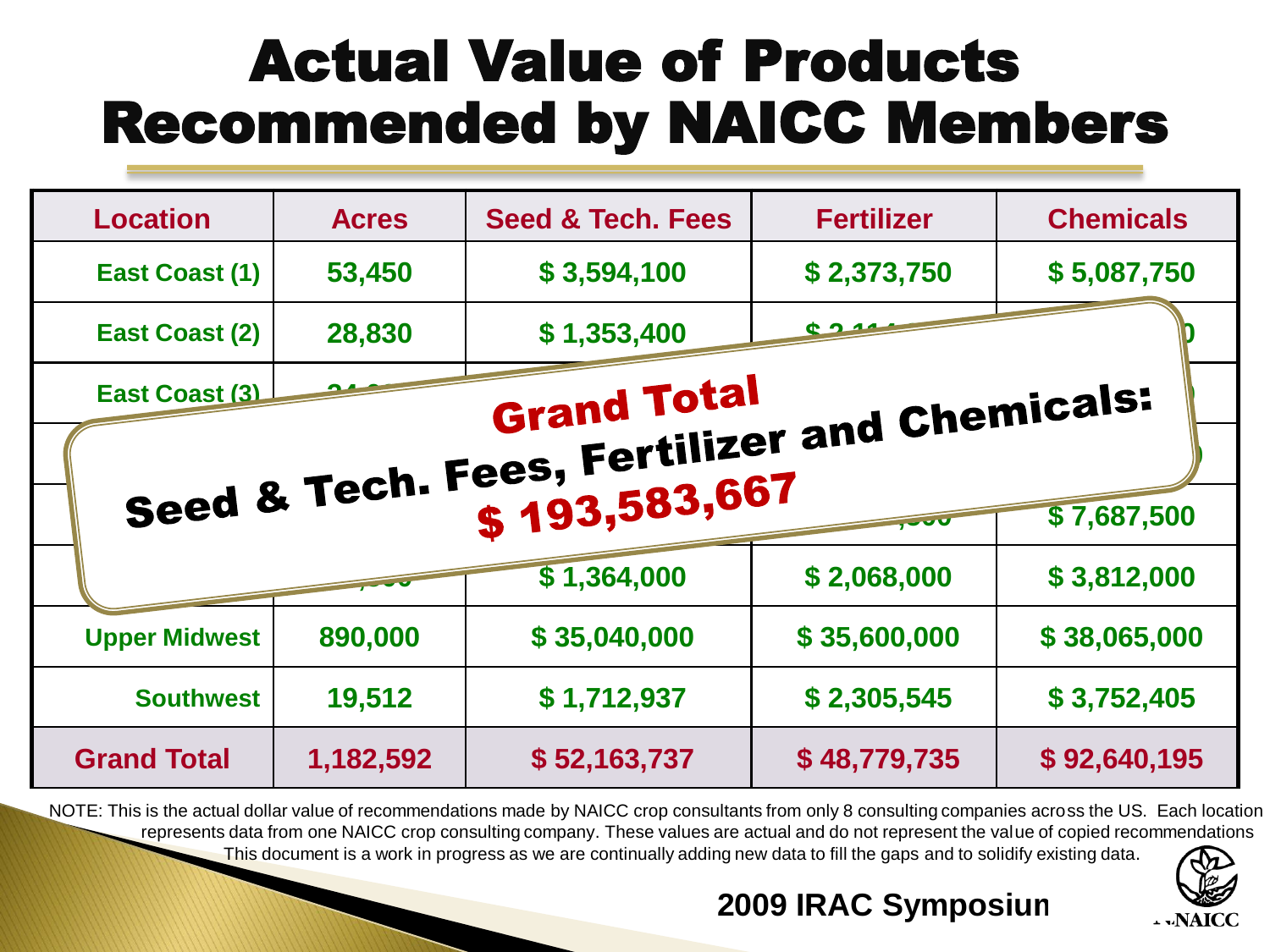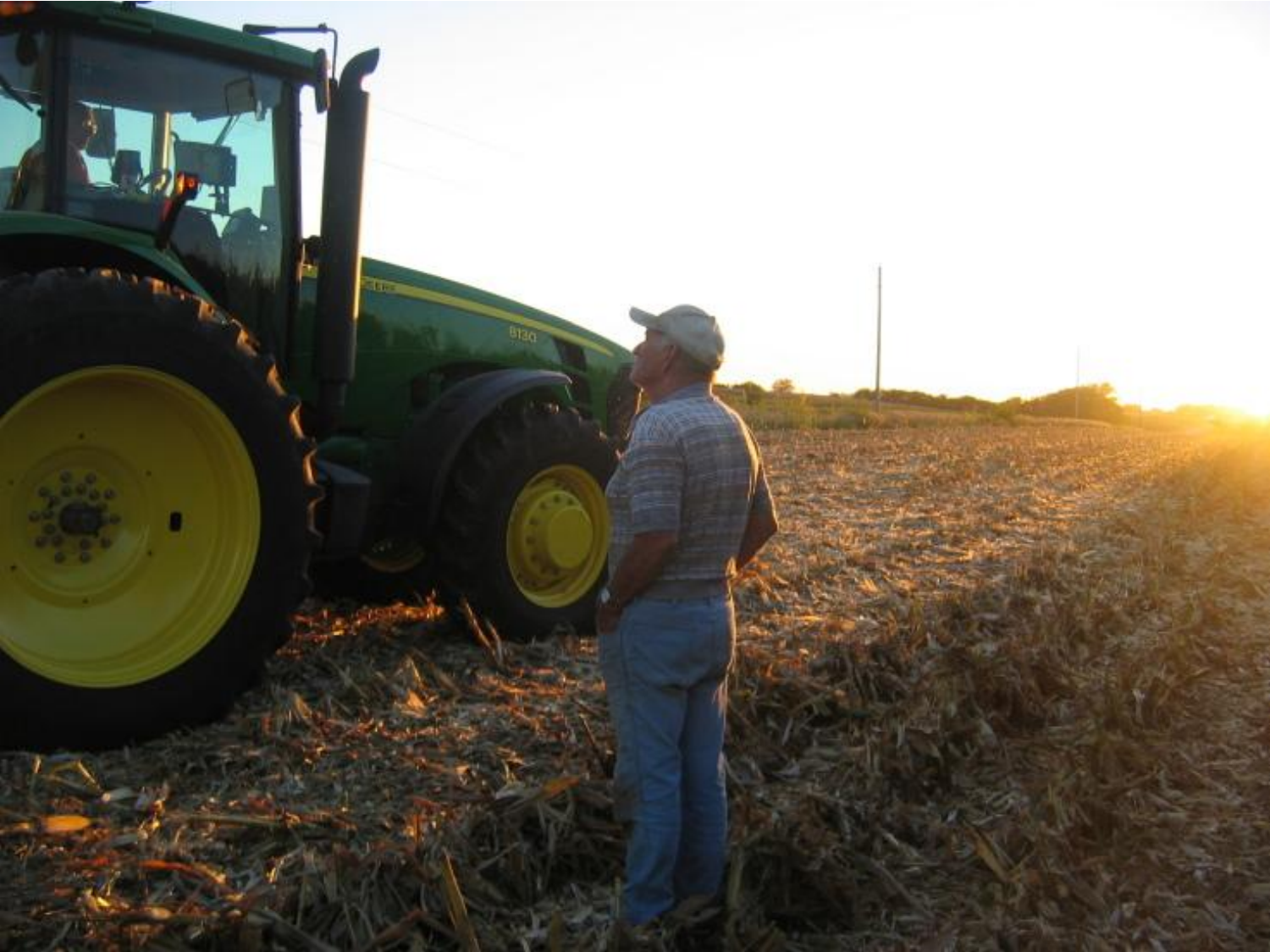## Implementation of Resistance Management

### **Operational Factors:**

- **Relative Importance**
- **Management and Scheduling**
- **Cost**
- **IPM Conflicts**
- **Grower Cooperation**
- **Impact of Biotechnology**

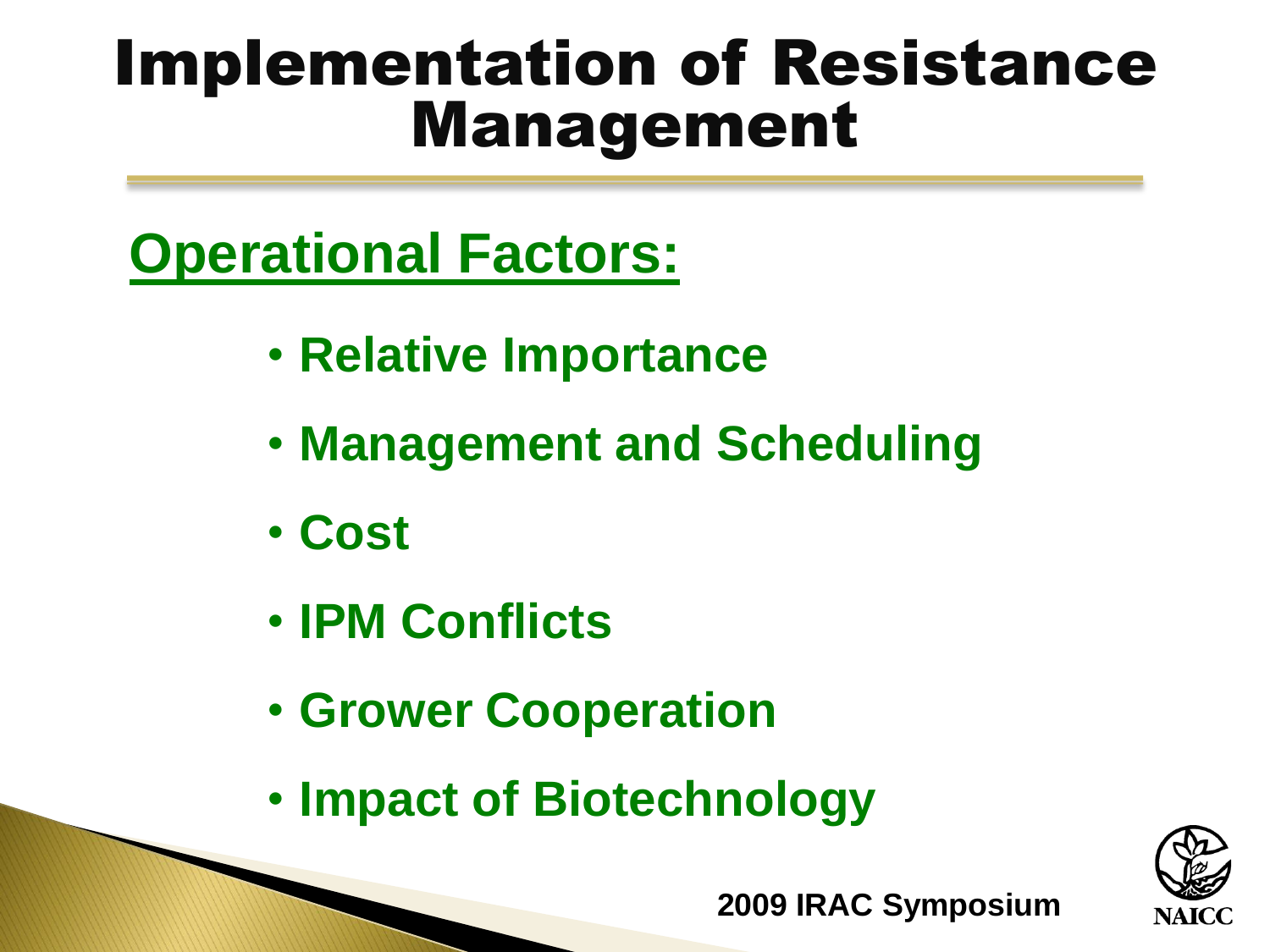## Implementation of Resistance Management

#### **External Factors:**

- **Product Availability**
- **Package Size**
- **Adequate Labeling**
- **Supplier Substitution**
- **Name Game**
- **Regulatory**

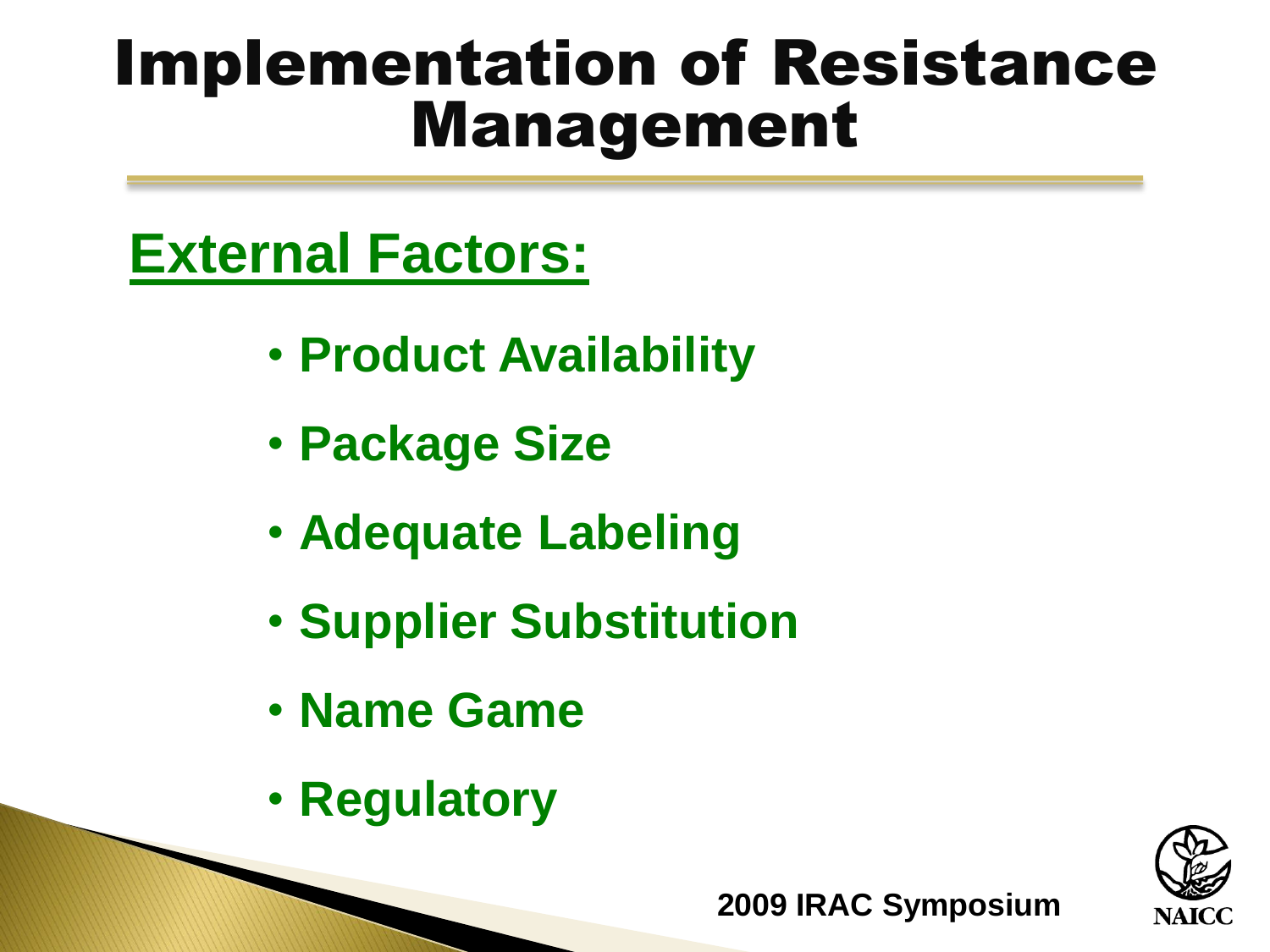# Bifenthrin Agronomic Trade Names

- **Bifenthrin AG**
- **Bifenthrin**
- **Bifenture™**
- **Brigade®**
- **Capture®**
- **Discipline®**
- **Fanfare®**
- **Sniper®**
- **Wisdom™**
- **Tundra®**

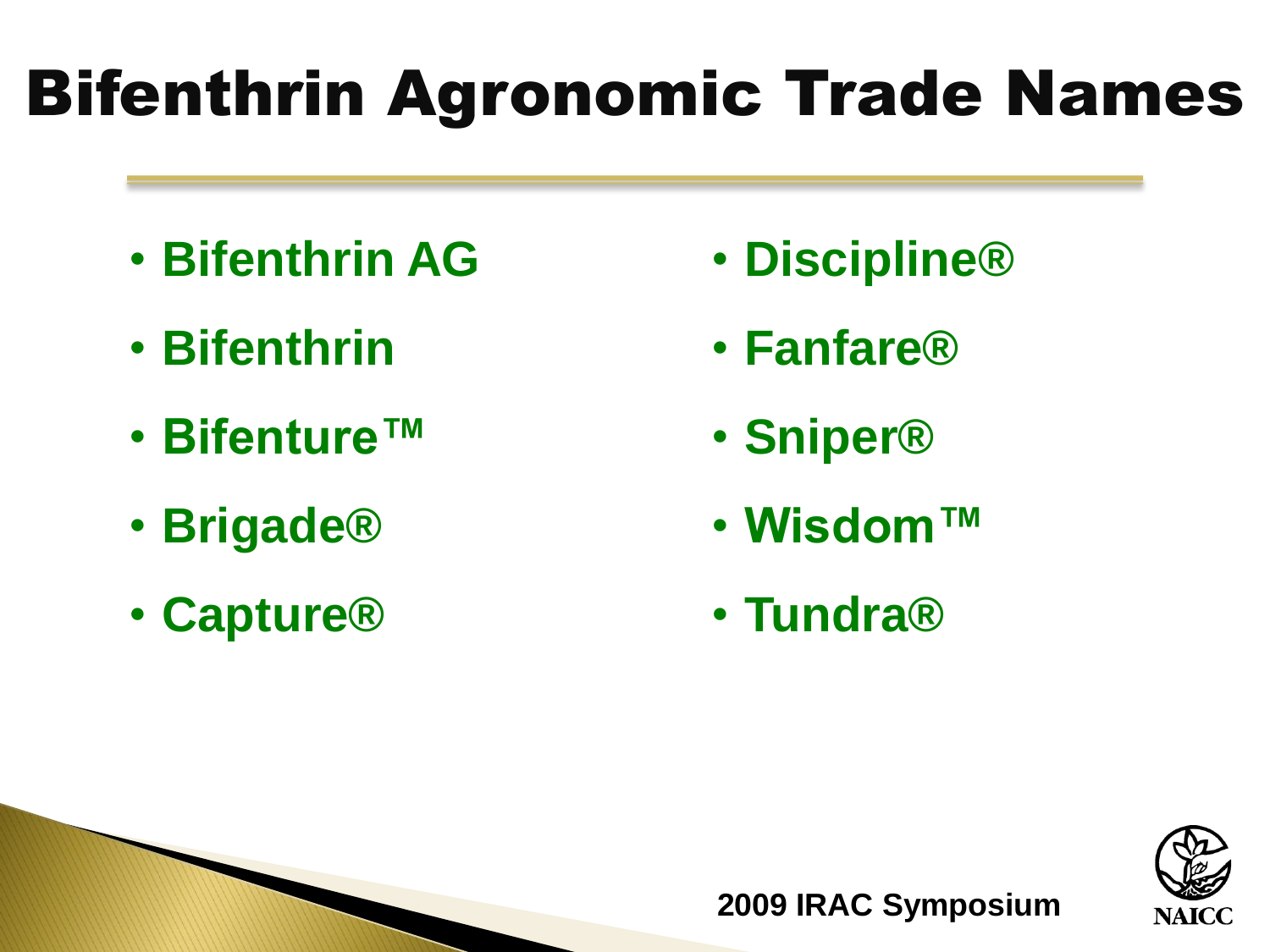# Name Game

#### **Chlorantraniliprole - anthranilic diamide**

- **Durivo®**
- **Voliam xpress®**
- **Voliam ® flexi**

#### **Acelepryn™, Coragen ®, Altacor ®**

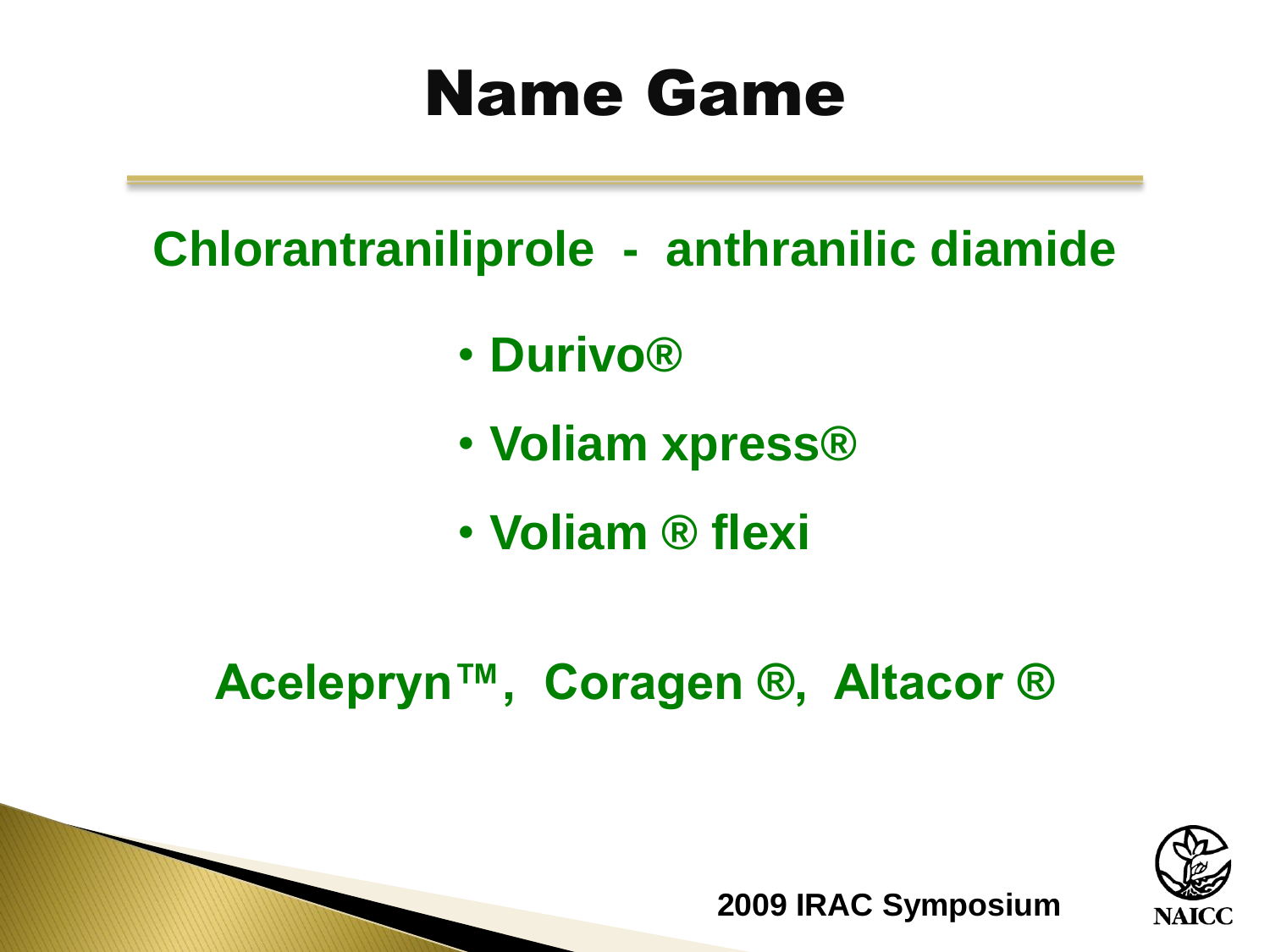## Name Game

#### **Flubendiamide - Phthalic Acid Diamide**

- **Tourismo®**
- **Vetica®**

#### **Belt** *™* **SC, Synapse***™ WG*

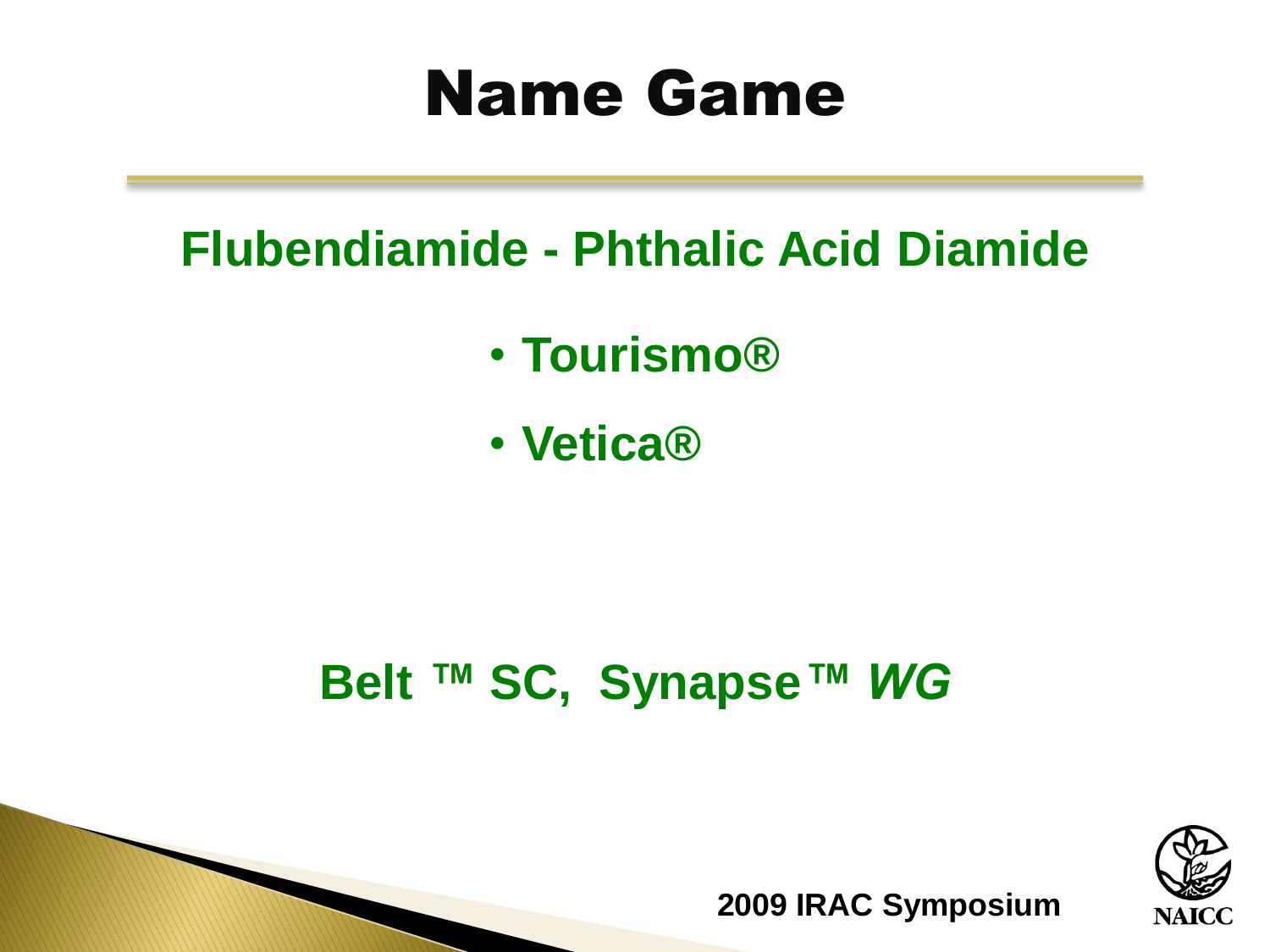# Success

- **Long Island– Colorado Potato Beetle**
- **Apple Mite & Codling Moth**
- **Corn Rootworm**
- **Cotton Bollworm and Budworm**
- **Still have phophates, chlorinated hyrdocarbon, thiodan**

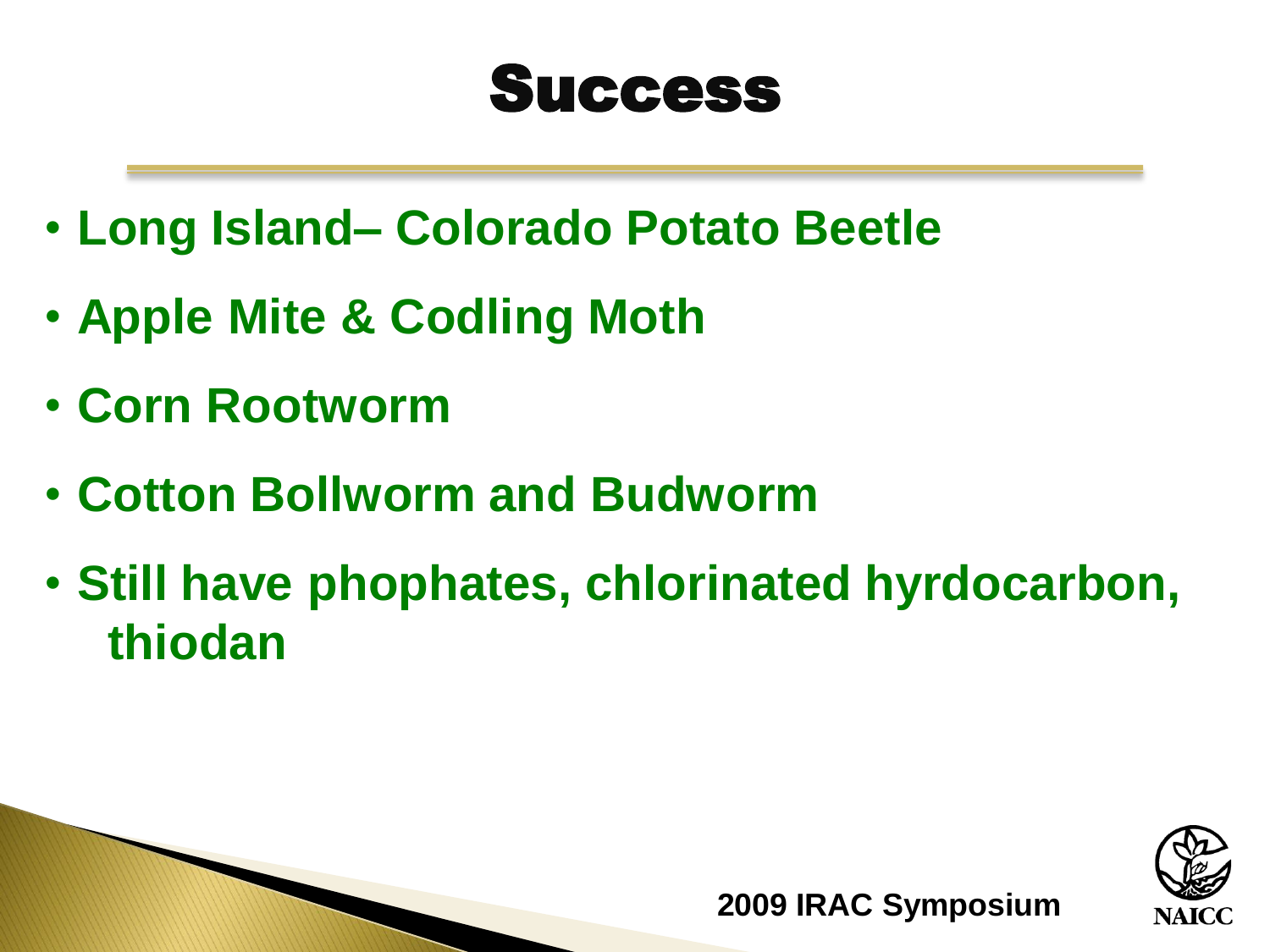# The Future

- **Real time data to monitor resistance**
- **Stewardship programs**
- **Education**
- **Continued cooperation between academia, extension, industry and consultants.**